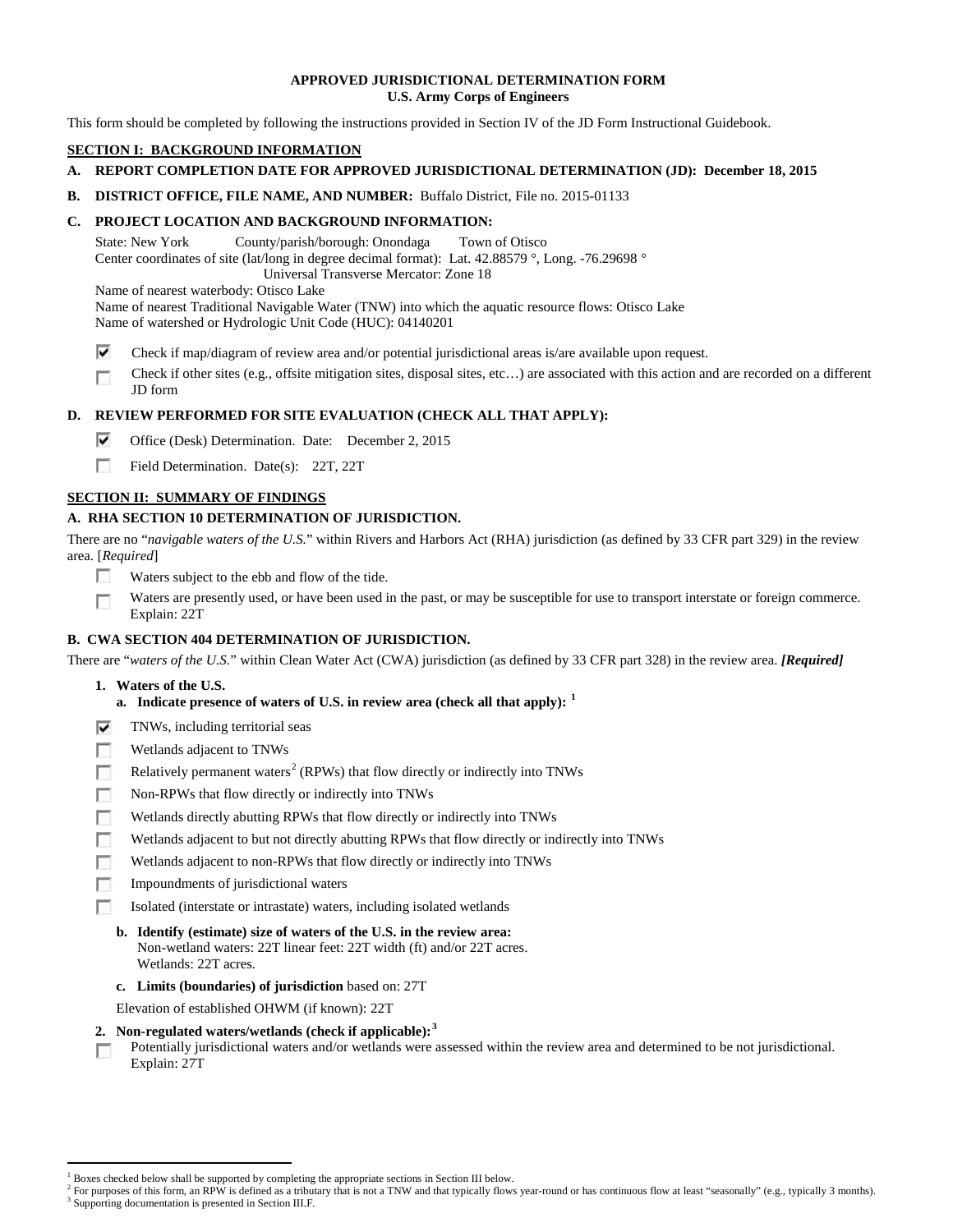## **SECTION III: CWA ANALYSIS**

# **A. TNWs AND WETLANDS ADJACENT TO TNWs**

**The agencies will assert jurisdiction over TNWs and wetlands adjacent to TNWs. If the aquatic resource is a TNW, complete Section III.A.1 and Section III.D.1. only; if the aquatic resource is a wetland adjacent to a TNW, complete Sections III.A.1 and 2 and Section III.D.1.; otherwise, see Section III.B below**.

**1. TNW**  Identify TNW: Otisco Lake

Summarize rationale supporting determination:

- 1. The physical characteristics, including its depth and size, indicate that the waterbody has the capacity to be navigated by watercraft.
	- i. Otisco Lake is approximately 5.4 miles long, maximum width of .75 miles, and maximum depth of 76 feet. Has an area of 2,200 acres. A causeway is located at the southern end of the lake which is more shallow area and is more turbid than the rest of the lake; the causeway has an opening for recreational traffic to navigate through.
- 2. The waterbody is currently used for activities involving navigation and interstate commerce, such as recreational commercial navigation.
	- i. NYSDEC stocks Otisco Lake annually with about 3,500 brown trout, 45,000 walleye and 7,500 tiger musky. There is an annual fishing derby held on the lake which attract local and out-of-state anglers.
	- ii. There are 3 public boat launch sites, 2 commercial and 1 maintained by the NYSDEC.
	- iii. Otisco Lake Marina is located at 1697 Otisco Valley Rd. in the village of Marietta.
	- iv. Otisco Lake Park is an Onondaga County park located on the lake.
	- v. The lake serves as a water supply for much of Metropolitan Syracuse (supplier is the Onondaga County Water Authority (OCWA)).
	- vi. In 1869 construction of a dam on the northern end of the lake at Nine Mile Creek raised the water level by 9 feet in order to store water for use by the Erie Canal. In 1908, water levels were raised another 4 feet for use as water supply for the City of Syracuse and surrounding neighborhoods.

Conclusion: Collectively, the above discussed factors demonstrate that Otisco Lake is navigable-in-fact, resulting in its designation as a TNW for purposes of CWA jurisdictional determinations and currently used in interstate or foreign commerce associated with commercial recreational navigation activities. This determination establishes Corps jurisdiction over this water body as a TNW under Section 404 of the Clean Water Act, pursuant to 33 C.F.R. Part 328.3(a)(1).

## **2. Wetland adjacent to TNW**

Summarize rationale supporting conclusion that wetland is "adjacent": 22T

## **B. CHARACTERISTICS OF TRIBUTARY (THAT IS NOT A TNW) AND ITS ADJACENT WETLANDS (IF ANY):**

**This section summarizes information regarding characteristics of the tributary and its adjacent wetlands, if any, and it helps determine whether or not the standards for jurisdiction established under Rapanos have been met.** 

**The agencies will assert jurisdiction over non-navigable tributaries of TNWs where the tributaries are "relatively permanent waters" (RPWs), i.e. tributaries that typically flow year-round or have continuous flow at least seasonally (e.g., typically 3 months). A wetland that directly abuts an RPW is also jurisdictional. If the aquatic resource is not a TNW, but has year-round (perennial) flow, skip to Section III.D.2. If the aquatic resource is a wetland directly abutting a tributary with perennial flow, skip to Section III.D.4.**

**A wetland that is adjacent to but that does not directly abut an RPW requires a significant nexus evaluation. Corps districts and EPA regions will include in the record any available information that documents the existence of a significant nexus between a relatively permanent tributary that is not perennial (and its adjacent wetlands if any) and a traditional navigable water, even though a significant nexus finding is not required as a matter of law.**

**If the waterbody[4](#page-1-0) is not an RPW, or a wetland directly abutting an RPW, a JD will require additional data to determine if the waterbody has a significant nexus with a TNW. If the tributary has adjacent wetlands, the significant nexus evaluation must consider the tributary in combination with all of its adjacent wetlands. This significant nexus evaluation that combines, for analytical purposes, the tributary and all of its adjacent wetlands is used whether the review area identified in the JD request is the tributary, or its adjacent wetlands, or both. If the JD covers a tributary with adjacent wetlands, complete Section III.B.1 for the tributary, Section III.B.2 for any onsite wetlands, and Section III.B.3 for all wetlands adjacent to that tributary, both onsite and offsite. The determination whether a significant nexus exists is determined in Section III.C below.**

#### **1. Characteristics of non-TNWs that flow directly or indirectly into TNW**

**(i) General Area Conditions:** Watershed size: 22T 22T Drainage area: 22T 22T

> Average annual rainfall: 22T inches Average annual snowfall: 22T inches

- **(ii) Physical Characteristics:** (a) Relationship with TNW:
	- Tributary flows directly into TNW.

<span id="page-1-0"></span> <sup>4</sup> Note that the Instructional Guidebook contains additional information regarding swales, ditches, washes, and erosional features generally and in the arid West.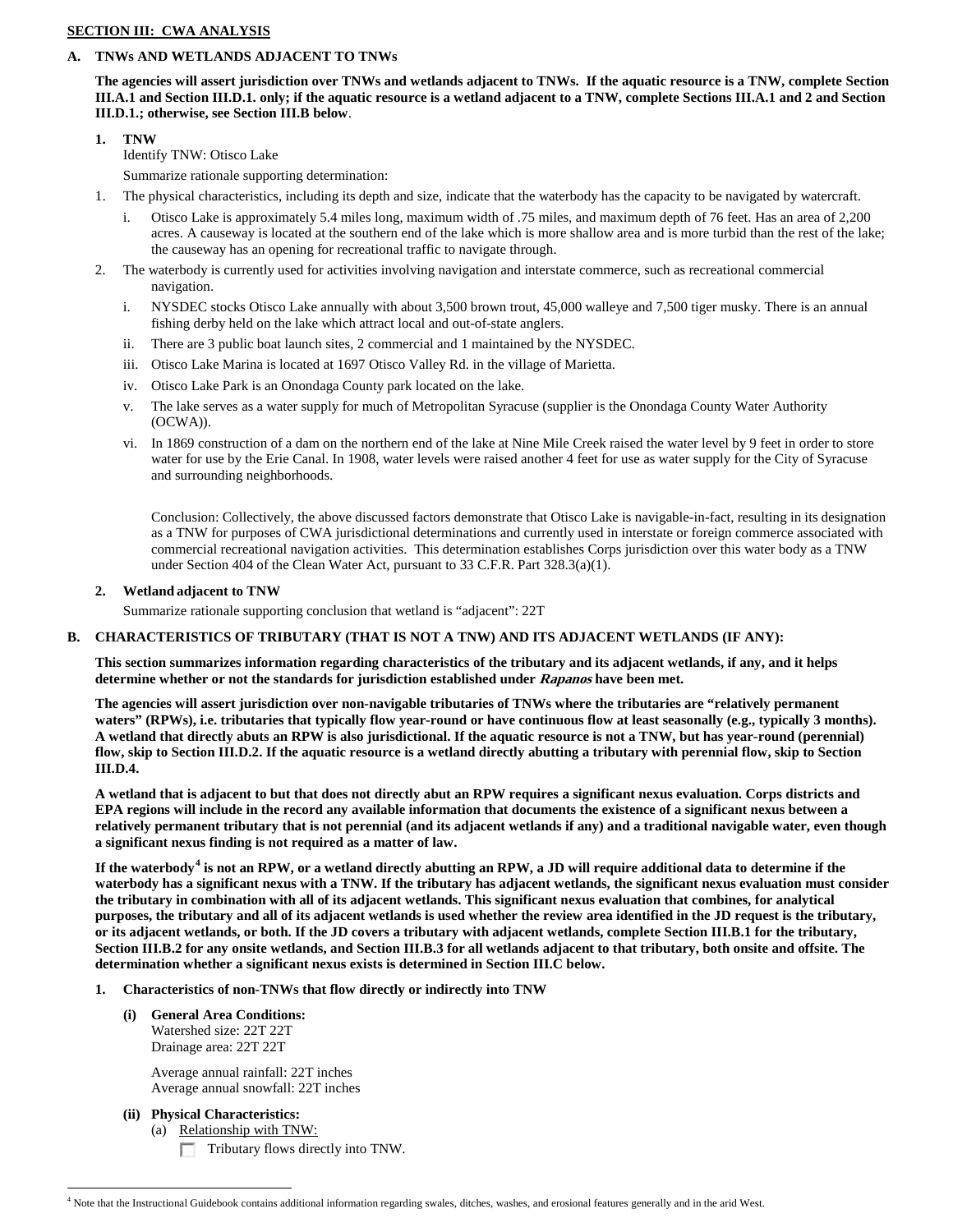| Tributary flows through 22T tributaries before entering TNW.                                                                                                                                                                                                                                                                                                                                                                                |                                                                                                                                                                                         |                                                                                                                                                                                                                |          |                           |  |                                                                                                                                                                                                |  |
|---------------------------------------------------------------------------------------------------------------------------------------------------------------------------------------------------------------------------------------------------------------------------------------------------------------------------------------------------------------------------------------------------------------------------------------------|-----------------------------------------------------------------------------------------------------------------------------------------------------------------------------------------|----------------------------------------------------------------------------------------------------------------------------------------------------------------------------------------------------------------|----------|---------------------------|--|------------------------------------------------------------------------------------------------------------------------------------------------------------------------------------------------|--|
| Project waters are 22T river miles from TNW.<br>Project waters are 22T river miles from RPW.<br>Project waters are 22T aerial (straight) miles from TNW.<br>Project waters are 22T aerial (straight) miles from RPW.<br>Project waters cross or serve as state boundaries. Explain: 22T                                                                                                                                                     |                                                                                                                                                                                         |                                                                                                                                                                                                                |          |                           |  |                                                                                                                                                                                                |  |
| Identify flow route to TNW <sup>5</sup> : 22T<br>Tributary stream order, if known: 22T                                                                                                                                                                                                                                                                                                                                                      |                                                                                                                                                                                         |                                                                                                                                                                                                                |          |                           |  |                                                                                                                                                                                                |  |
| (b) General Tributary Characteristics (check all that apply):                                                                                                                                                                                                                                                                                                                                                                               |                                                                                                                                                                                         |                                                                                                                                                                                                                |          |                           |  |                                                                                                                                                                                                |  |
| <b>Tributary</b> is:                                                                                                                                                                                                                                                                                                                                                                                                                        | Natural<br>L.                                                                                                                                                                           |                                                                                                                                                                                                                |          |                           |  |                                                                                                                                                                                                |  |
|                                                                                                                                                                                                                                                                                                                                                                                                                                             |                                                                                                                                                                                         | Artificial (man-made). Explain: 22T                                                                                                                                                                            |          |                           |  |                                                                                                                                                                                                |  |
| Manipulated (man-altered). Explain: 22T<br>Tributary properties with respect to top of bank (estimate):<br>Average width: 22T feet<br>Average depth: 22T feet<br>Average side slopes: 22T                                                                                                                                                                                                                                                   |                                                                                                                                                                                         |                                                                                                                                                                                                                |          |                           |  |                                                                                                                                                                                                |  |
|                                                                                                                                                                                                                                                                                                                                                                                                                                             |                                                                                                                                                                                         | Primary tributary substrate composition (check all that apply):                                                                                                                                                |          |                           |  |                                                                                                                                                                                                |  |
| Silts                                                                                                                                                                                                                                                                                                                                                                                                                                       |                                                                                                                                                                                         | Sands                                                                                                                                                                                                          |          |                           |  | Concrete                                                                                                                                                                                       |  |
| Cobbles                                                                                                                                                                                                                                                                                                                                                                                                                                     | L.                                                                                                                                                                                      | Gravel                                                                                                                                                                                                         |          |                           |  | Muck                                                                                                                                                                                           |  |
| Bedrock                                                                                                                                                                                                                                                                                                                                                                                                                                     | $\sim$                                                                                                                                                                                  | Vegetation. Type/% cover: 22T                                                                                                                                                                                  |          |                           |  |                                                                                                                                                                                                |  |
| L.                                                                                                                                                                                                                                                                                                                                                                                                                                          | Other. Explain: 22T                                                                                                                                                                     |                                                                                                                                                                                                                |          |                           |  |                                                                                                                                                                                                |  |
| Presence of run/riffle/pool complexes. Explain: 22T<br>Tributary geometry: 22T<br>$(c)$ Flow:<br>Tributary provides for: 22T<br>Other information on duration and volume: 22T                                                                                                                                                                                                                                                               | Describe flow regime: 22T                                                                                                                                                               | Tributary condition/stability [e.g., highly eroding, sloughing banks]. Explain: 22T<br>Tributary gradient (approximate average slope): 22T%<br>Estimate average number of flow events in review area/year: 22T |          |                           |  |                                                                                                                                                                                                |  |
| Surface flow is: 22T Characteristics: 22T                                                                                                                                                                                                                                                                                                                                                                                                   |                                                                                                                                                                                         |                                                                                                                                                                                                                |          |                           |  |                                                                                                                                                                                                |  |
| Subsurface flow: 22T Explain findings: 22T<br>$\Box$ Dye (or other) test performed: 22T                                                                                                                                                                                                                                                                                                                                                     |                                                                                                                                                                                         |                                                                                                                                                                                                                |          |                           |  |                                                                                                                                                                                                |  |
| Tributary has (check all that apply):<br>$\Box$ Bed and banks<br>shelving                                                                                                                                                                                                                                                                                                                                                                   | changes in the character of soil<br>leaf litter disturbed or washed away<br>sediment deposition<br>water staining<br>other (list): 22T<br>Discontinuous OHWM. <sup>7</sup> Explain: 22T | $\Box$ OHWM <sup>6</sup> (check all indicators that apply):<br>clear, natural line impressed on the bank $\Box$<br>vegetation matted down, bent, or absent                                                     | L.<br>L. | sediment sorting<br>scour |  | the presence of litter and debris<br>destruction of terrestrial vegetation<br>the presence of wrack line<br>multiple observed or predicted flow events<br>abrupt change in plant community 22T |  |
| If factors other than the OHWM were used to determine lateral extent of CWA jurisdiction (check all that apply):<br>High Tide Line indicated by:<br>Mean High Water Mark indicated by:<br>oil or scum line along shore objects<br>survey to available datum;<br>fine shell or debris deposits (foreshore)<br>physical markings;<br>L.<br>physical markings/characteristics<br>vegetation lines/changes in vegetation types.<br>tidal gauges |                                                                                                                                                                                         |                                                                                                                                                                                                                |          |                           |  |                                                                                                                                                                                                |  |

<span id="page-2-0"></span><sup>&</sup>lt;sup>5</sup> Flow route can be described by identifying, e.g., tributary a, which flows through the review area, to flow into tributary b, which then flows into TNW.

<span id="page-2-2"></span><span id="page-2-1"></span>A natural or man-made discontinuity in the OHWM does not necessarily sever jurisdiction (e.g., where the stream temporarily flows underground, or where the OHWM has been removed by development or agricultural practices). Where there is a break in the OHWM that is unrelated to the waterbody's flow regime (e.g., flow over a rock outcrop or through a culvert), the agencies will look for indicators of flow above and below the break. 7 Ibid.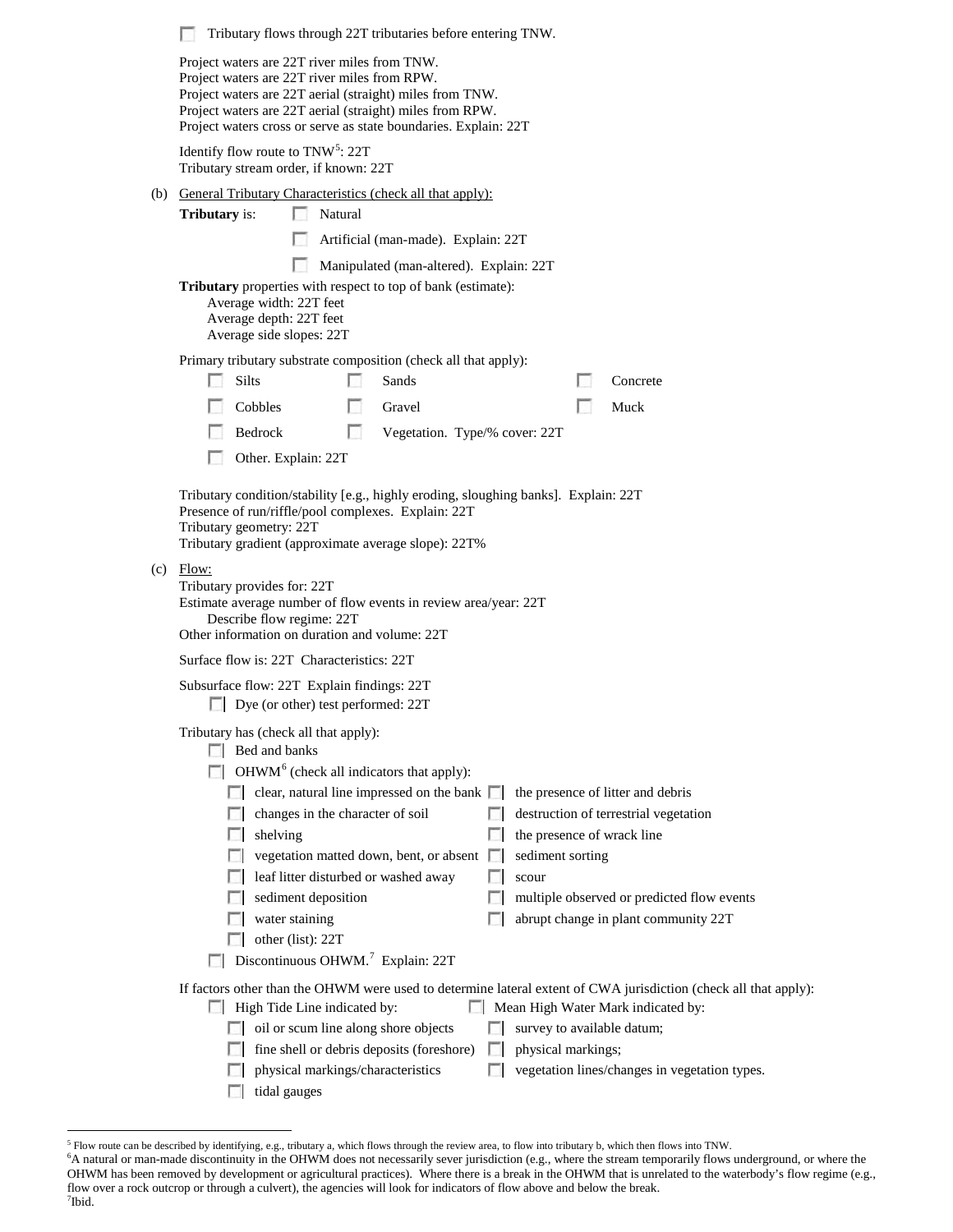$\Box$  other (list): 22T

**(iii) Chemical Characteristics:**

Characterize tributary (e.g., water color is clear, discolored, oily film; water quality; general watershed characteristics, etc.). Explain: 22T

Identify specific pollutants, if known: 22T

#### **(iv) Biological Characteristics. Channel supports (check all that apply):**

- Riparian corridor. Characteristics (type, average width): 22T
- Wetland fringe. Characteristics: 22T
- $\Box$  Habitat for:
	- Federally Listed species. Explain findings: 22T
	- Fish/spawn areas. Explain findings: 22T
	- Other environmentally-sensitive species. Explain findings: 22T
	- **Aquatic/wildlife diversity. Explain findings: 22T**

#### **2. Characteristics of wetlands adjacent to non-TNW that flow directly or indirectly into TNW**

#### **(i) Physical Characteristics:**

(a) General Wetland Characteristics:

Properties: Wetland size: 22T acres Wetland type. Explain: 22T Wetland quality. Explain: 22T Project wetlands cross or serve as state boundaries. Explain: 22T

(b) General Flow Relationship with Non-TNW: Flow is: 22T Explain: 22T

Surface flow is: 22T Characteristics: 22T

Subsurface flow: 22T Explain findings: 22T Dye (or other) test performed: 22T

- (c) Wetland Adjacency Determination with Non-TNW:
	- $\Box$  Directly abutting
	- $\sim$ Not directly abutting
		- **The Contract of the Contract of the Contract of the Contract of the Contract of the Contract of the Contract of the Contract of the Contract of the Contract of the Contract of the Contract of the Contract of the Contract** Discrete wetland hydrologic connection. Explain: 22T
		- Ecological connection. Explain: 22T
		- E. Separated by berm/barrier. Explain: 22T
- (d) Proximity (Relationship) to TNW Project wetlands are 22T river miles from TNW. Project waters are 22T aerial (straight) miles from TNW. Flow is from: 22T Estimate approximate location of wetland as within the 22T floodplain.

#### **(ii) Chemical Characteristics:**

Characterize wetland system (e.g., water color is clear, brown, oil film on surface; water quality; general watershed characteristics; etc.). Explain: 22T

Identify specific pollutants, if known: 22T

# **(iii) Biological Characteristics. Wetland supports (check all that apply):**

- **Riparian buffer.** Characteristics (type, average width): 22T
- **Vegetation type/percent cover. Explain: 22T**
- **Habitat for:** 
	- Federally Listed species. Explain findings: 22T
	- Fish/spawn areas. Explain findings: 22T
	- Other environmentally-sensitive species. Explain findings: 22T
	- **Aquatic/wildlife diversity. Explain findings: 22T**

#### **3. Characteristics of all wetlands adjacent to the tributary (if any)**

All wetland(s) being considered in the cumulative analysis: 22T Approximately (22T) acres in total are being considered in the cumulative analysis. For each wetland, specify the following:

| Directly abuts? $(Y/N)$ | Size (in acres) | Directly abuts? $(Y/N)$ | Size (in acres) |
|-------------------------|-----------------|-------------------------|-----------------|
| דרר                     | ገገጥ             | 22.1                    | 22T             |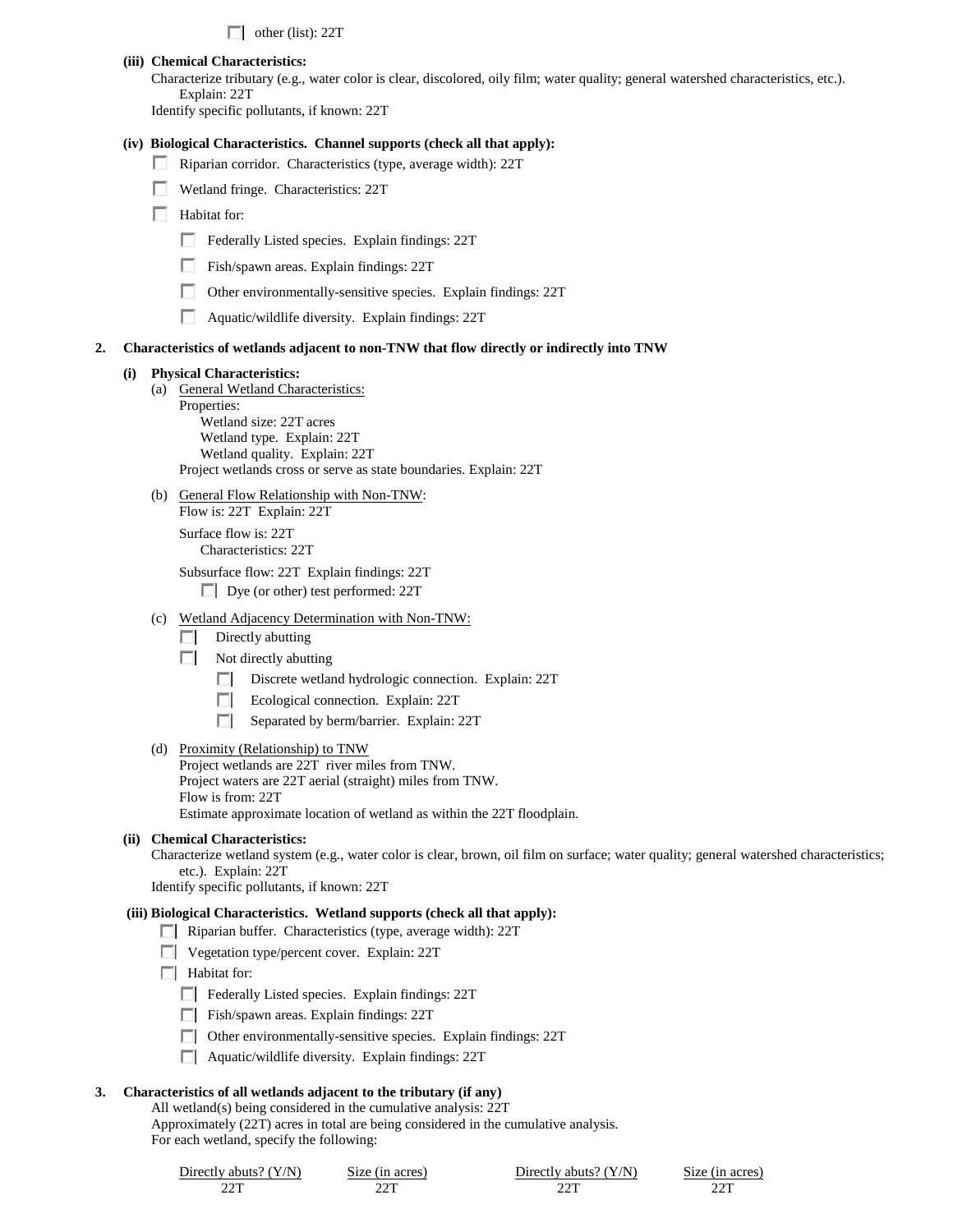| 22T | 22T | 22T | 22T |
|-----|-----|-----|-----|
| 22T | 22T | 22T | 22T |
| 22T | 22T | 22T | 22T |

Summarize overall biological, chemical and physical functions being performed: 22T

# **C. SIGNIFICANT NEXUS DETERMINATION**

**A significant nexus analysis will assess the flow characteristics and functions of the tributary itself and the functions performed by any wetlands adjacent to the tributary to determine if they significantly affect the chemical, physical, and biological integrity of a TNW. For each of the following situations, a significant nexus exists if the tributary, in combination with all of its adjacent wetlands, has more than a speculative or insubstantial effect on the chemical, physical and/or biological integrity of a TNW. Considerations when evaluating significant nexus include, but are not limited to the volume, duration, and frequency of the flow of water in the tributary and its proximity to a TNW, and the functions performed by the tributary and all its adjacent wetlands. It is not appropriate to determine significant nexus based solely on any specific threshold of distance (e.g. between a tributary and its adjacent wetland or between a tributary and the TNW). Similarly, the fact an adjacent wetland lies within or outside of a floodplain is not solely determinative of significant nexus.** 

#### **Draw connections between the features documented and the effects on the TNW, as identified in the** *Rapanos* **Guidance and discussed in the Instructional Guidebook. Factors to consider include, for example:**

- Does the tributary, in combination with its adjacent wetlands (if any), have the capacity to carry pollutants or flood waters to TNWs, or to reduce the amount of pollutants or flood waters reaching a TNW?
- Does the tributary, in combination with its adjacent wetlands (if any), provide habitat and lifecycle support functions for fish and other species, such as feeding, nesting, spawning, or rearing young for species that are present in the TNW?
- Does the tributary, in combination with its adjacent wetlands (if any), have the capacity to transfer nutrients and organic carbon that support downstream foodwebs?
- Does the tributary, in combination with its adjacent wetlands (if any), have other relationships to the physical, chemical, or biological integrity of the TNW?

## *Note: the above list of considerations is not inclusive and other functions observed or known to occur should be documented below:*

- **1. Significant nexus findings for non-RPW that has no adjacent wetlands and flows directly or indirectly into TNWs.** Explain findings of presence or absence of significant nexus below, based on the tributary itself, then go to Section III.D: 22T
- **2. Significant nexus findings for non-RPW and its adjacent wetlands, where the non-RPW flows directly or indirectly into TNWs.**  Explain findings of presence or absence of significant nexus below, based on the tributary in combination with all of its adjacent wetlands, then go to Section III.D: 22T
- **3. Significant nexus findings for wetlands adjacent to an RPW but that do not directly abut the RPW.** Explain findings of presence or absence of significant nexus below, based on the tributary in combination with all of its adjacent wetlands, then go to Section III.D: 22T

## **D. DETERMINATIONS OF JURISDICTIONAL FINDINGS. THE SUBJECT WATERS/WETLANDS ARE (CHECK ALL THAT APPLY):**

- **1. TNWs and Adjacent Wetlands.** Check all that apply and provide size estimates in review area:
	- TNWs: 60 linear feet 22T width (ft), Or, 22T acres.
	- Wetlands adjacent to TNWs: 22T acres.

## **2. RPWs that flow directly or indirectly into TNWs.**

- Tributaries of TNWs where tributaries typically flow year-round are jurisdictional. Provide data and rationale indicating that tributary is perennial: 22T.
- Tributaries of TNW where tributaries have continuous flow "seasonally" (e.g., typically three months each year) are jurisdictional.  $\Box$ Data supporting this conclusion is provided at Section III.B. Provide rationale indicating that tributary flows seasonally: 22T.

Provide estimates for jurisdictional waters in the review area (check all that apply):

- Tributary waters: 27T linear feet 27T width (ft).
- **Other non-wetland waters: 27T acres.**

Identify type(s) of waters: 27T

- **3. Non-RPWs[8](#page-4-0) that flow directly or indirectly into TNWs.**
- Waterbody that is not a TNW or an RPW, but flows directly or indirectly into a TNW, and it has a significant nexus with a п TNW is jurisdictional. Data supporting this conclusion is provided at Section III.C.

Provide estimates for jurisdictional waters within the review area (check all that apply):

- Tributary waters: 27T linear feet 27T width (ft).
- Other non-wetland waters: 27T acres.
	- Identify type(s) of waters: 27T
- **4. Wetlands directly abutting an RPW that flow directly or indirectly into TNWs.**

**Wetlands directly abut RPW and thus are jurisdictional as adjacent wetlands.** 

<span id="page-4-0"></span> $\frac{1}{8}$ See Footnote # 3.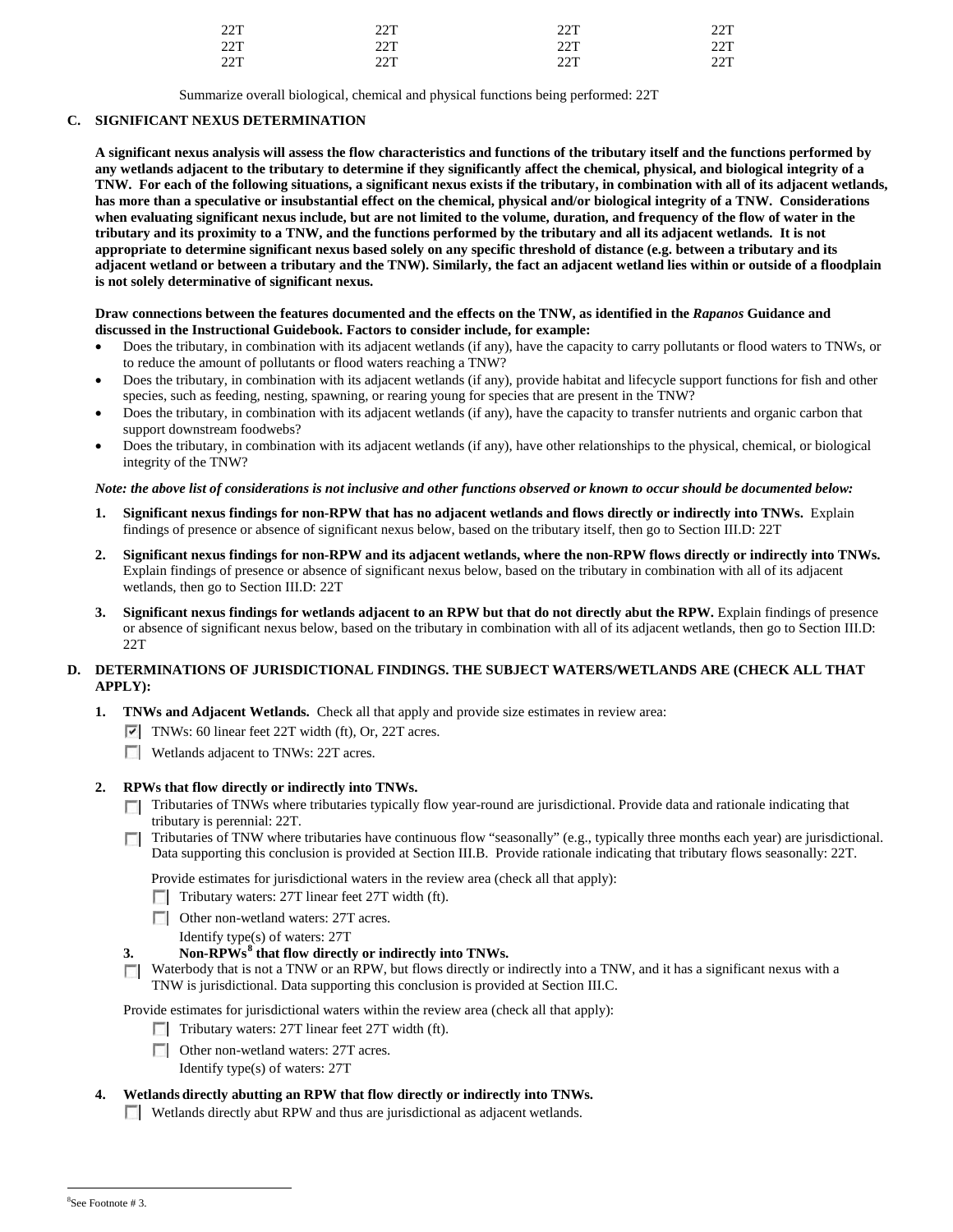- Wetlands directly abutting an RPW where tributaries typically flow year-round. Provide data and rationale **TT** indicating that tributary is perennial in Section III.D.2, above. Provide rationale indicating that wetland is directly abutting an RPW: 22T
- Wetlands directly abutting an RPW where tributaries typically flow "seasonally." Provide data indicating that  $\Box$ tributary is seasonal in Section III.B and rationale in Section III.D.2, above. Provide rationale indicating that wetland is directly abutting an RPW: **27T**

Provide acreage estimates for jurisdictional wetlands in the review area: 27T acres.

## **5. Wetlands adjacent to but not directly abutting an RPW that flow directly or indirectly into TNWs.**

 $\Box$  Wetlands that do not directly abut an RPW, but when considered in combination with the tributary to which they are adjacent and with similarly situated adjacent wetlands, have a significant nexus with a TNW are jurisidictional. Data supporting this conclusion is provided at Section III.C.

Provide acreage estimates for jurisdictional wetlands in the review area: 22T acres.

- **6. Wetlands adjacent to non-RPWs that flow directly or indirectly into TNWs.** 
	- **Netlands adjacent to such waters, and have when considered in combination with the tributary to which they are adjacent** and with similarly situated adjacent wetlands, have a significant nexus with a TNW are jurisdictional. Data supporting this conclusion is provided at Section III.C.

Provide estimates for jurisdictional wetlands in the review area: 27T acres.

## **7. Impoundments of jurisdictional waters. [9](#page-5-0)**

As a general rule, the impoundment of a jurisdictional tributary remains jurisdictional.

- Demonstrate that impoundment was created from "waters of the U.S.," or n.
- Demonstrate that water meets the criteria for one of the categories presented above (1-6), or  $\sim$
- $\sim$ Demonstrate that water is isolated with a nexus to commerce (see E below).

## **E. ISOLATED [INTERSTATE OR INTRA-STATE] WATERS, INCLUDING ISOLATED WETLANDS, THE USE, DEGRADATION OR DESTRUCTION OF WHICH COULD AFFECT INTERSTATE COMMERCE, INCLUDING ANY SUCH WATERS (CHECK ALL THAT APPLY):[10](#page-5-1)**

which are or could be used by interstate or foreign travelers for recreational or other purposes.

- from which fish or shellfish are or could be taken and sold in interstate or foreign commerce.
- which are or could be used for industrial purposes by industries in interstate commerce.
- **Interstate isolated waters. Explain: 22T**
- Other factors.Explain: 22T

## **Identify water body and summarize rationale supporting determination:** 22T

Provide estimates for jurisdictional waters in the review area (check all that apply):

- Tributary waters: 27T linear feet 27T width (ft).
- □ Other non-wetland waters: 27T acres.

Identify type(s) of waters: 27T

Wetlands: 27T acres.

To complete the analysis refer to the key in Section III.D.6 of the Instructional Guidebook.

<span id="page-5-1"></span><span id="page-5-0"></span><sup>&</sup>lt;sup>10</sup> Prior to asserting or declining CWA jurisdiction based solely on this category, Corps Districts will elevate the action to Corps and EPA HQ for review consistent with the process described in the Corps/EPA *Memorandum Regarding CWA Act Jurisdiction Following Rapanos.*